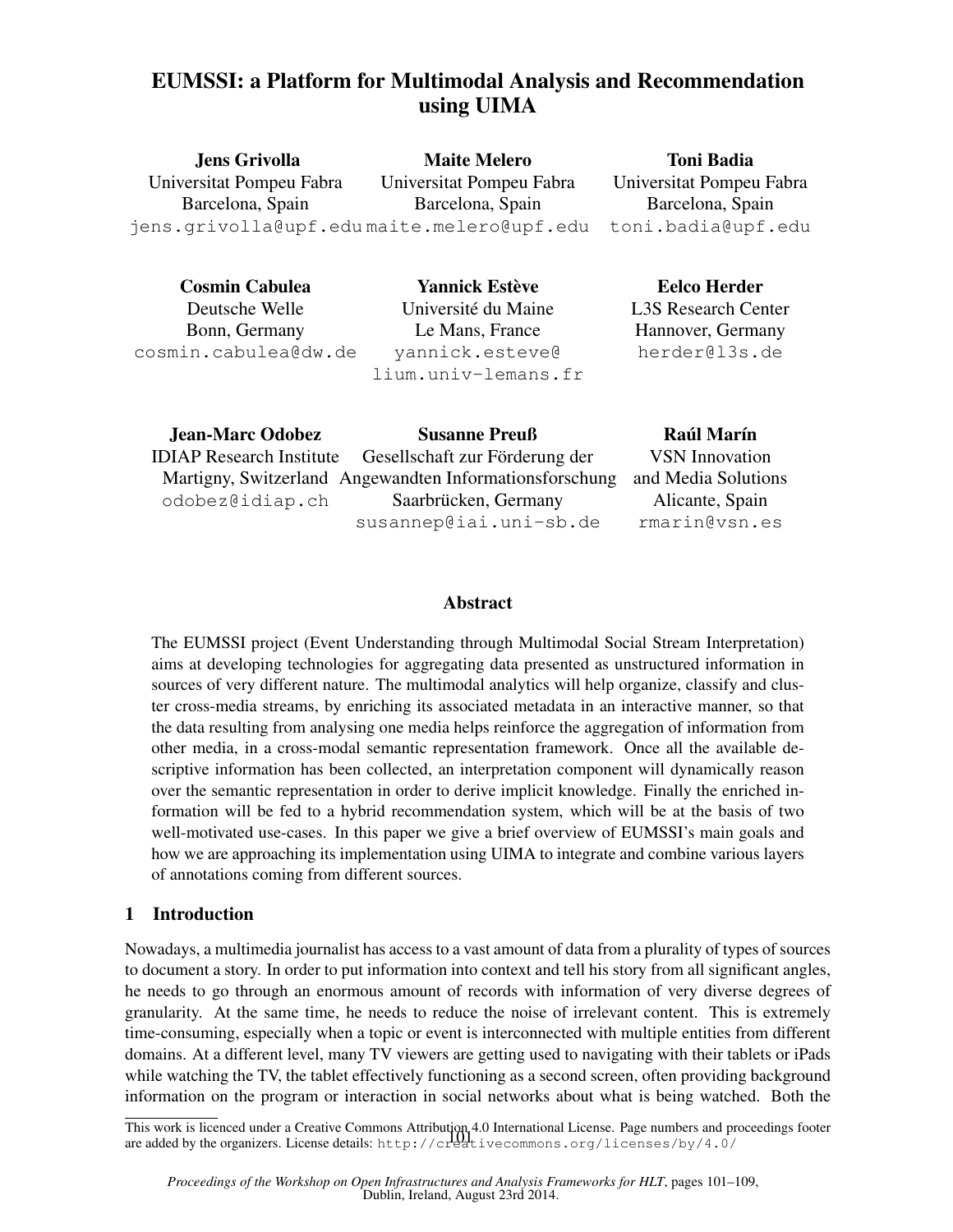journalist and the TV viewer would greatly benefit from a system capable of automatically analysing and interpreting unstructured multimedia data stream and its social background, and, with this understanding, be able of contextualising the data, and contributing with new, related information.

The FP7-ICT-2013-10 STREP project EUMSSI, which started in December 2013, is developing methodologies and techniques for identifying and aggregating data presented as unstructured information in sources of very different nature (video, image, audio, speech, text and social context), including both online (e.g., YouTube) and traditional media (e.g. audiovisual repositories), and for dealing with information of very different degrees of granularity.

This will be accomplished thanks to the integration in a UIMA-based<sup>1</sup> multimodal platform of stateof-the-art information extraction and analysis techniques from the different fields involved (image, audio, text and social media analysis). The multimodal interpretation platform, in an optimized process chain, will analyze a vast amount of multimedia content, aggregate all the resulting information and semantically enrich it with additional metadata layers. The resulting system will be potentially useful for any application in need of cross-media data analysis and interpretation, such as intelligent content management, recommendation, real time event tracking, content filtering, etc. In particular, the EUMSSI project will use the semantically enriched information to make personalized content-based recommendation.

# 2 Multimodal analytics and Semantic Enrichment

For reasoning with and about the multimedia data, the EUMSSI platform needs to recognize entities, such as actors, places, topics, dates and genres. A core idea is that the process of integrating information coming from different media sources is carried out in an interactive manner, so that the metadata resulting from analyzing one media helps reinforce the aggregation of information from other media. For example, the quality of speech recognition heavily depends on the audio quality and background noise. Existing text, tags and other metadata will be exploited for disambiguation. Further, OCR on video data, speech analysis and speaker recognition mutually reinforce one another. The combined and integrated results of the audio, video and text analysis will significantly enhance the existing metadata, which can be used for retrieval and recommendation. In addition, the extracted entities and other annotations will be exploited for identifying specific video fragments in which a particular person speaks, a new topic begins, or an entity is mentioned. Figure 1 illustrates some of the different layers of analysis that may exist for a video content item.

Once the entities and concepts have been identified in the different modalities, all the information is aggregated and semantically enriched, using general ontologies or structured knowledge bases. Wikipedia categories have been successfully exploited with this purpose in different works: e.g. to describe chemical documents (Köhncke and Balke, 2010), to identify topics of interest for Twitter users (Michelson and Macskassy, 2010), and also to improve Web video categorization (Chen et al., 2010). Moreover, (Hahn et al., 2010) have shown that the structured information gathered from Wikipedia infoboxes can be used to answer complex questions, like "Which Rivers flow into the Rhine and are longer than 50 kilometers?" For this purpose, text documents need to be previously annotated using DBpedia Spotlight (Mendes et al., 2011), which automatically annotates text with links to articles in Wikipedia. The process of semantic enrichment is still largely domain-dependent; therefore, apart from the available general-purpose knowledge bases and ontologies (DBpedia, FOAF, DublinCore...), the EUMSSI platform needs specialized resources for categorizing videos on different dimensions. Linked Data technologies (Heath and Bizer,  $2011$ ) and the Linked Open Data cloud<sup>2</sup> provide access to several of these resources, including geodata, movie databases and program information.

# 3 Content-based Recommendation and the Demonstrators

The semantically enriched information is then used by the EUMSSI system to make personalized content-based recommendation. We propose a novel recommender system that leverages matrix factorization (Koren, 2008) with implicit feedback in order to integrate content-based similarity, usage history

<sup>&</sup>lt;sup>1</sup>Unstructured Information Management Architecture: http://uima.apache.org/<br><sup>2</sup>http://lod-cloud.net/ <sup>2</sup>http://lod-cloud.net/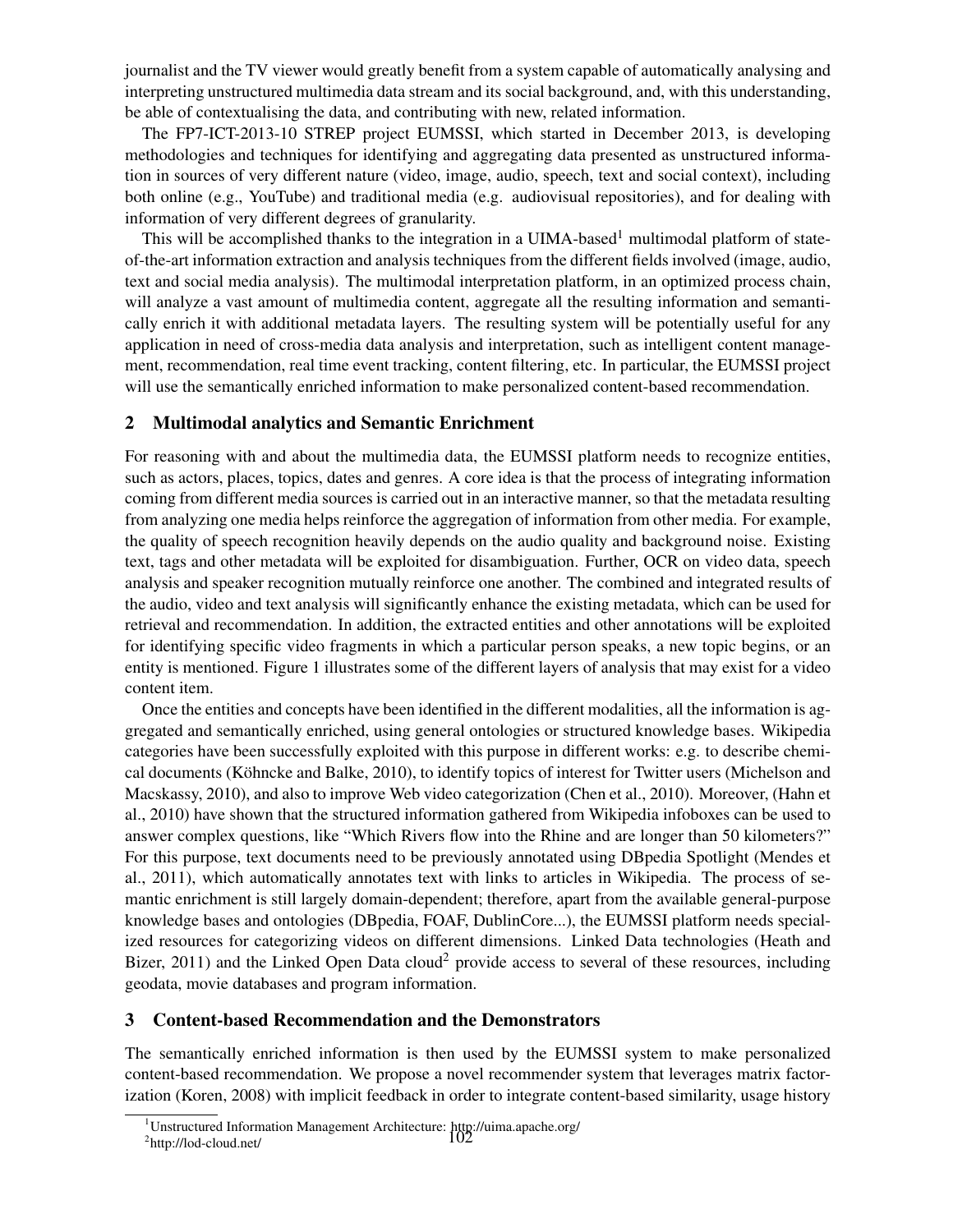

Figure 1: Video Mining Analysis

(i.e. collaborative filtering), as well as user demographics. This integrated approach reduces the coldstart problems typical of collaborative filtering, both for new users and for new content. Recommendation and aggregation of related content in EUMSSI is expected to use varying degrees of personalization, giving more weight in some cases to the individual user's interests, based on his viewing history, but being based primarily on the similarity to the currently shown content in other cases.

On top of the recommender, two demonstrators will be implemented within the EUMSSI project, each catering to a different use-case: (i) a computer-assisted *storytelling* tool integrated in the workflow of a multimedia news editor, empowering the journalist to monitor and gather up-to-date documents related with his investigation, without the need of reviewing an enormous amount of insufficiently annotated records; and (ii) a *second-screen* application for an end-user, able to make relevant suggestions of multimedia content based on what the user is watching, what other people have watched, and what people are saying about these contents in the social networks. Figure 2 shows how both applications build on a common base of multimedia analysis and content aggregation/recommendation algorithms.

# 4 Architecture overview

All new content coming into the system is first normalized to a common metadata schema (based on schema.org) and stored in a database (MAM/media asset manager, or MongoDB<sup>3</sup>) to make it available for further processing. Analysis results, as well as the original metadata, are stored in CAS format to allow integration of different aligned layers of analysis.

The process flow, pictured in Figure 3, can be summarized as follows:

- 1. new data arrives (or gets imported)
- 2. preprocessing stage
	- (a) make content available through unique URI (from central MAM)
	- (b) create initial CAS with aligned metadata / text content and content URI

<sup>&</sup>lt;sup>3</sup>it will be developed in parallel as an open source MongoDB based solution, as well as integrated into VSN's proprietary<br>form platform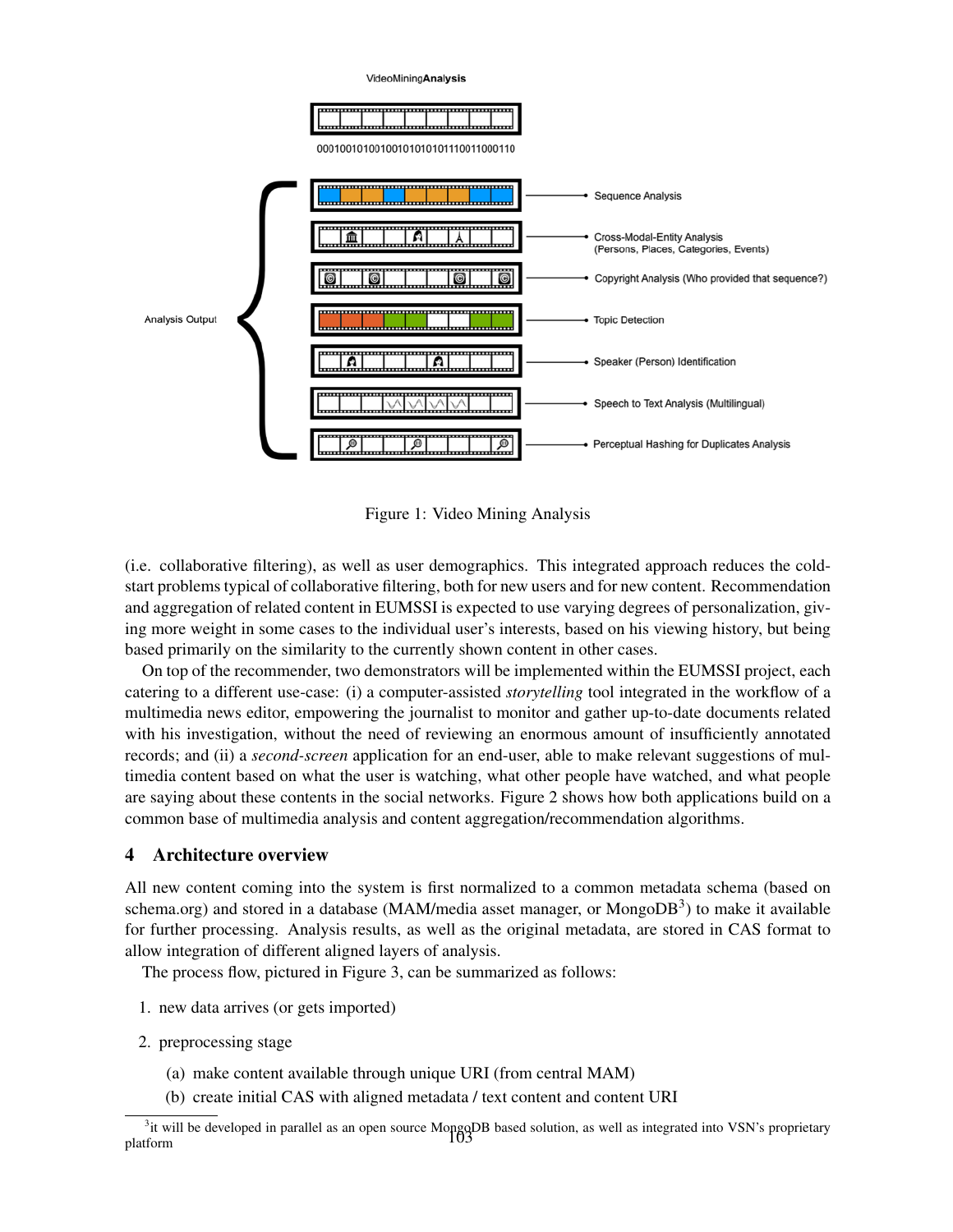

Figure 2: Multimodal platform catering both for the journalist and the end-user's use-cases

- (c) add content to processing queues
- 3. processing / content analysis
	- (a) distributed analysis systems query queue when they have processing capacity
	- (b) retrieve CAS with existing data (or get relevant metadata from wrapper API)
	- (c) retrieve raw content based on content URI
	- (d) process
	- (e) update CAS (possibly through wrapper API)
	- (f) update queues
		- i. mark as processed
		- ii. add to queues for other processes that depend on previous analysis results
- 4. indexing when processing is complete for a content item (e.g. with Solr)

Note that this architecture design mainly depicts the data analysis part of the EUMSSI system – the deployment by Web applications is not visible in the figure. These will be built upon the Solr indexes created from the CAS.

#### 5 Aligned data representation

Much of the reasoning and cross-modal integration depends on an aligned view of the different annotation layers, e.g., in order to connect person names detected from OCR with corresponding speakers from the speaker recognition component, or faces detected by the face recognition.

The Apache UIMA $4\,$  CAS (common analysis structure) representation is a good fit for the needs of the EUMSSI project as it has a number of interesting characteristics:

• Annotations are stored "stand-off", meaning that the original content is not modified in any way by adding annotations. Rather, the annotations are entirely separate and reference the original content by offsets

<sup>4</sup> http://uima.apache.org/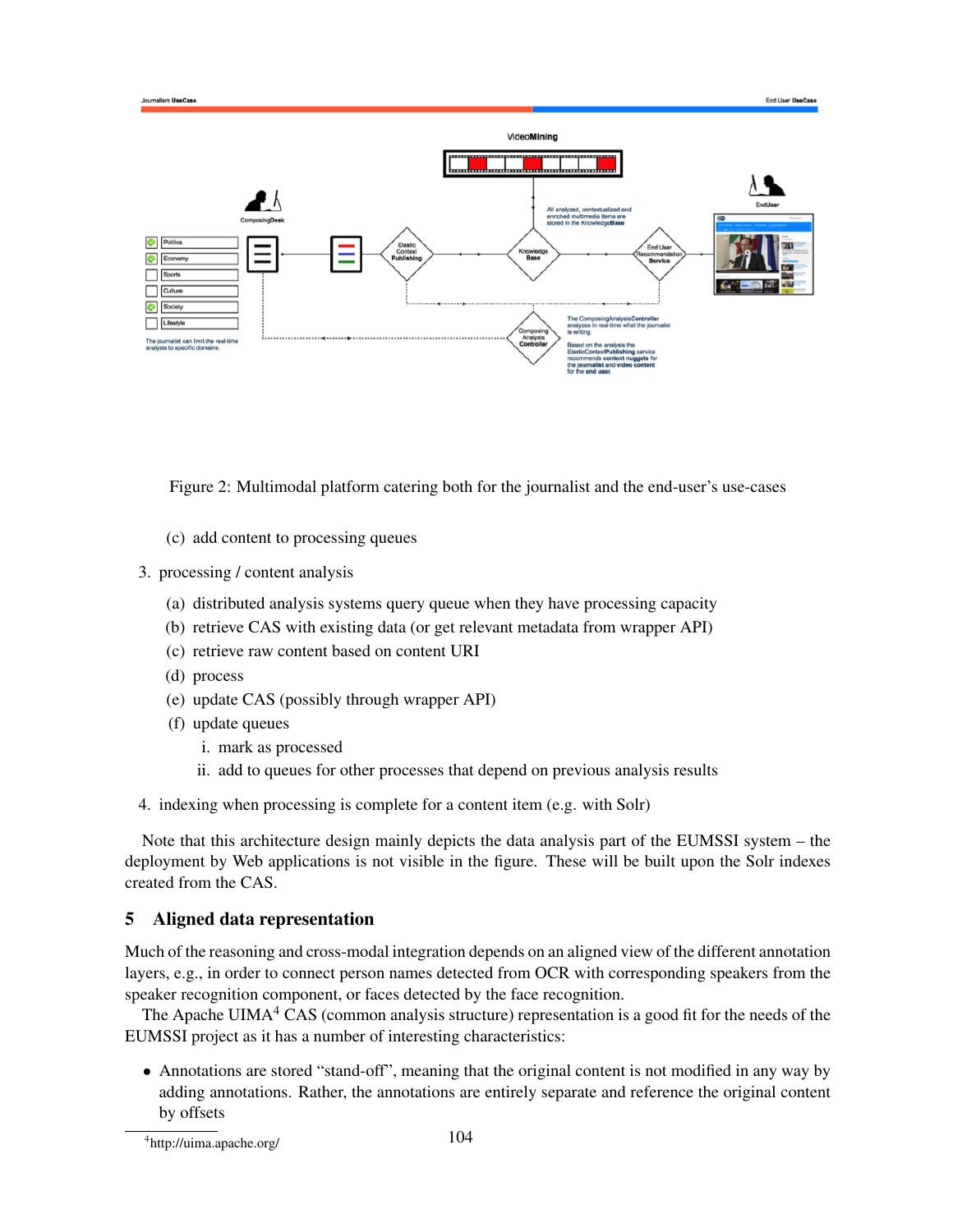

Figure 3: Architecture design

- Annotations can be defined freely by defining a "type system" that specifies the types of annotations (such as *Person, Keyword, Face,* etc.) and the corresponding attributes (e.g. *dbpediaUrl, canonicalRepresentation, ...*)
- Source content can be included in the CAS (particularly for text content) or referenced as external content via URIs (e.g. for multimedia content)
- While each CAS represents one "document" or "content item", it can have several *Views* that represent different aspects of that item, e.g. the video layer, audio layer, metadata layer, transcribed text layer, etc., with separate source content (SofA or "subject of annotation") and separate sets of annotations
- CASes can be passed efficiently in-memory between UIMA analysis engines
- CASes can be serialized in a standardised OASIS format<sup>5</sup> for storage and interchange

In the case of the EUMSSI project, the common base for alignment for different annotation layers referring to multimedia content is timestamps relative to the original content.

Annotations based directly on multimedia content (video and audio) will naturally refer to that content via timestamps, whereas text analysis modules normally work with character offsets relative to the text content. It is therefore fundamental that any textual views created from multimedia content (e.g. via ASR or OCR) refer back to the timestamps in the original content. This will be done by creating annotations, e.g. tokens, that include the original timestamps as attributes in addition to the character offsets.

As an example, we may have a CAS with an audio view on which we apply automatic speech recognition (ASR), providing the transcription as a series of tokens/words with a timestamp for each word. The system then creates a new view in the CAS that has the full plain-text transcription as SofA and a series of *Token* annotations with both character offsets relative to the plain-text SofA, and timestamp offsets relative to the multimedia content.

In this way it is possible to apply standard text analysis modules (that rely on character offsets) on the textual representation, while maintaining the possibility to later map the resulting annotations back onto the temporal scale.

Timestamps will be represented in milliseconds in order to avoid floating point values. In this way, all annotations can be subtypes of the standard UIMA Annotation type<sup>6</sup>, which provides access to a number

<sup>5</sup> http://docs.oasis-open.org/uima/v1.0/uima-v1.0.html

<sup>&</sup>lt;sup>6</sup> otherwise annotations would need to derive from the more generic TOP type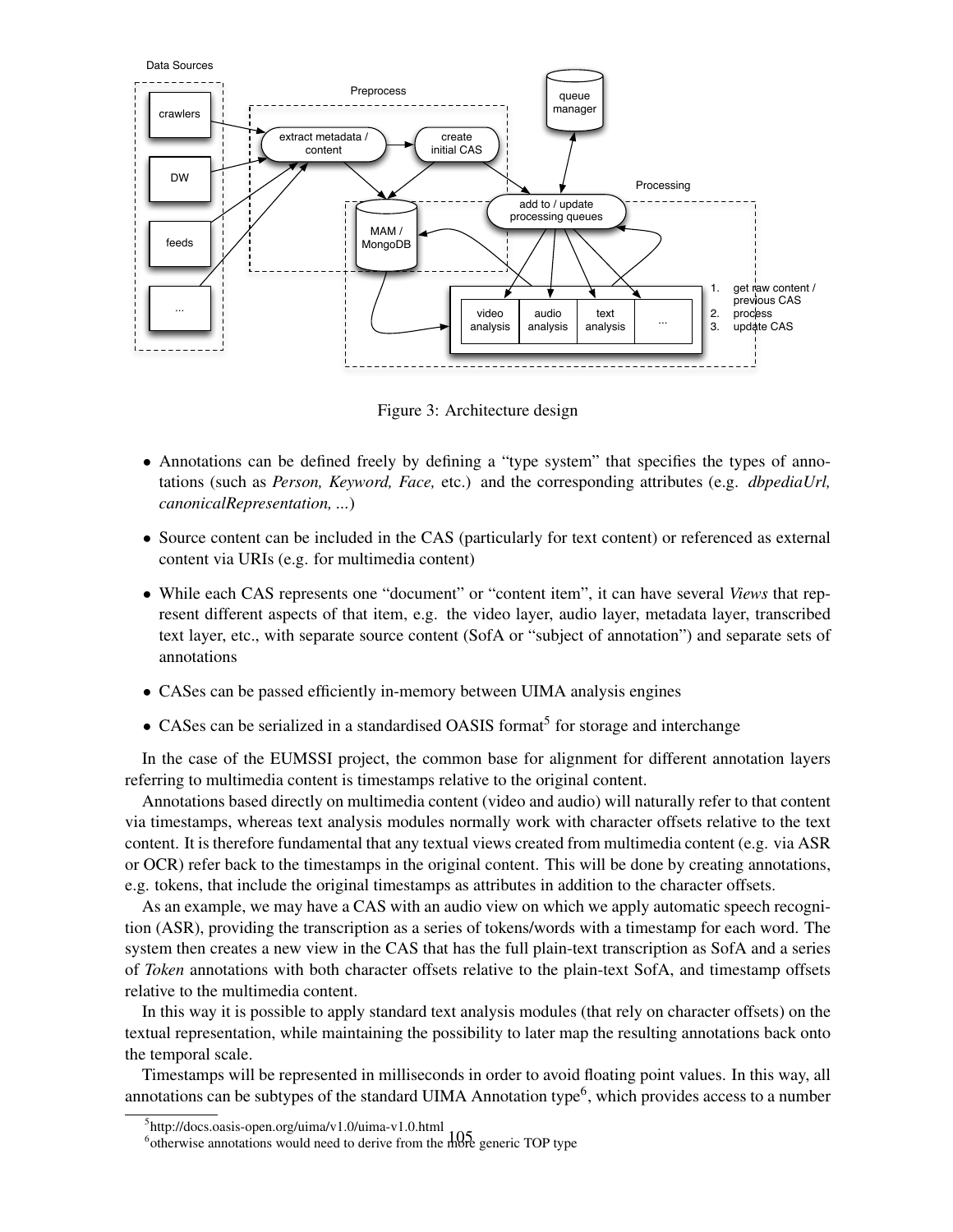of utility functions that help find sets of overlapping annotations, retrieve annotations in offset order, etc.

SofA-aware UIMA components are able to work on multiple views, whereas "normal" analysis engines only see one specific view that is presented to them. This means that e.g. standard text analysis engines don't need to be aware that they are being applied to an ASR view or an OCR view; they just see a regular text document. SofA-aware components, however, can explicitly work on annotations from different views and can therefore be used to integrate and combine the information coming from different sources or layers, and create new, integrated views with the output from that integration and reasoning process.

#### 6 Flow management

UIMA provides a platform for execution of analysis components (*Analysis Engines* or *AEs*), as well as for managing the flow between those components.

CPE or uimaFIT<sup>7</sup> (Ogren and Bethard, 2009) can be used to design and execute pipelines made up of a sequence of AEs (and potentially some more complex flows), and UIMA-AS<sup>8</sup> (Asynchronous Scaleout) permits the distribution of the process among various machines or even a cluster (with the help of UIMA  $DUCC<sup>9</sup>$ ).

Analysis Engines can either be "natively" written for UIMA or can be wrappers that translate inputs and outputs for existing analysis components so they can be integrated in UIMA. All text analysis components, as well as the integration and reasoning components, will be available as UIMA AEs and can therefore be configured and executed directly within the UIMA environment.

There are some components of the EUMSSI platform, however, that do not integrate easily in this fashion. This is the case of computationally expensive processes that are optimized for batch execution. A UIMA AE needs to expose a *process()* method that operates on a single CAS (= document), and is therefore not compatible with batch processing. This is particularly true for processes that need to be run on a cluster, with significant startup overhead, such as many video and audio analysis tasks.

It is therefore necessary to have an alternative flow mechanism for offline or batch processes, which needs to integrate with the processing performed within the UIMA environment.

The main architectural and integration issues revolve around the data flow, rather than the computation. In fact, the computationally complex and expensive aspects are specific to the individual analysis components, and should not have an important impact on the design of the overall platform.

As such, the design of the flow management is presented in terms of transformations between data states, rather than from the procedural point of view. The resulting system should only rely on the robustness of those data states to ensure the reliability and robustness of the overall system, protecting against potential problems from server failures or other causes. At any point, the system should be able to resume its function purely from the state of the persisted data.

To ensure reliability and performance of the data persistence, we expect to use a well-established and widely used database system such as MongoDB.

Figure 4 shows the general flow of the EUMSSI system, focusing on the data states needed for the system to function.

In order to avoid synchronization issues, the state of the data processing is stored together with the data, and the list of pending tasks can be extracted at any point through simple database queries.

For example in order to retrieve the list of content items that have been crawled or received from feeds, but still need to be converted to the unified EUMSSI schema, it is sufficient to query for items that have a "source meta:original" but no "source meta:eumssi".

Similarly, the queues for analysis processes can be constructed directly from the "processing state" of an item by selecting (for a given queue) all items that have not yet been processed by that queue and that fulfil all prerequisites (dependencies).

<sup>7</sup> https://uima.apache.org/uimafit.html

<sup>8</sup> http://uima.apache.org/doc-uimaas-what.html

http://uima.apache.org/doc-uimaducc-whatitam.html 106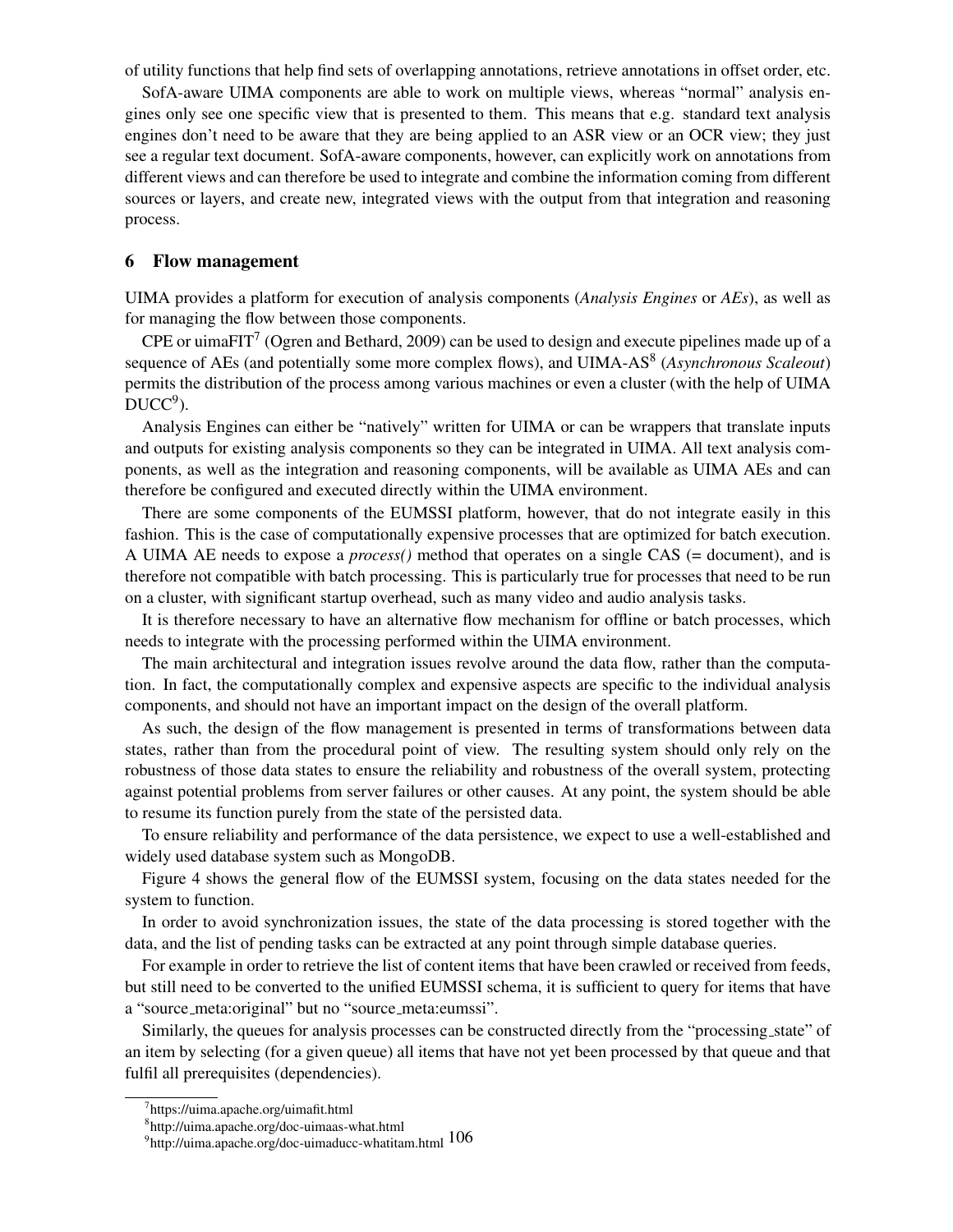

Figure 4: data flow and transformations

As an illustration, each content item has approximately the following structure:

```
{
 "content_id" : UUID,
 "source_meta" : {
    "original" : ORIGINAL_SOURCE_METADATA,
    "eumssi" : EUMSSI_SOURCE_METADATA
 },
  "cas" : {
    "xmi" : XMI_CAS,
    "binary" : BINARY_CAS
 },
 "processing_state" : {
    "queue1" : "done",
    "queue2" : "in_process",
    ...
    "queueN" : "pending"
 },
 "extracted_meta" : METADATA_FROM_CAS<br>where:
}
```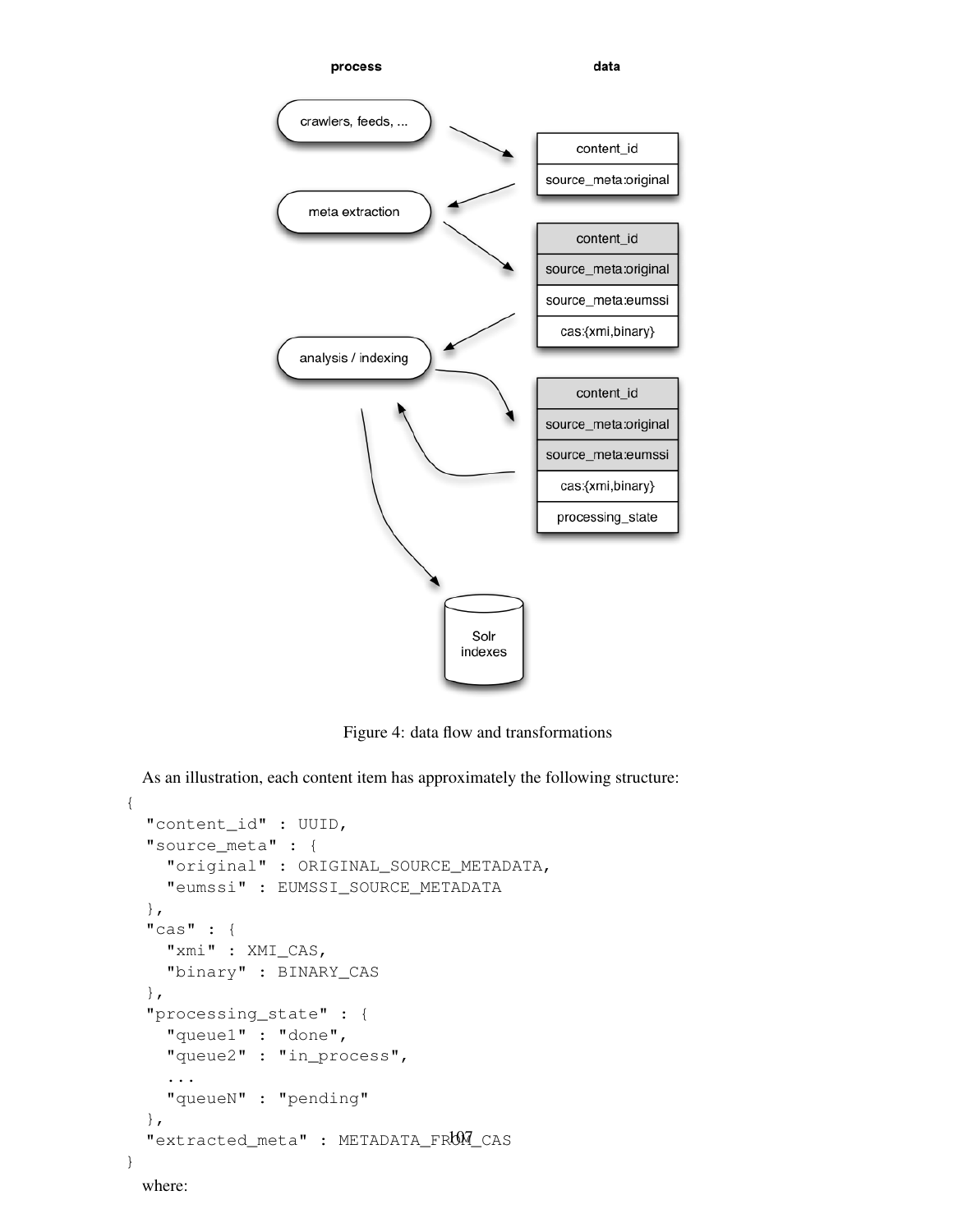- UUID is a system-wide unique content id, created when first inserting the content into the system
- ORIGINAL SOURCE METADATA is the metadata as provided from the original content fields
- EUMSSI SOURCE METADATA is the original metadata mapped to the EUMSSI vocabulary / schema
- **XMI\_CAS** is the CAS serialized in XMI format (and possibly compressed)
- BINARY\_CAS is the CAS serialized in binary format (alternative to XMI\_CAS)
- METADATA FROM CAS is metadata that is generated by EUMSSI analysis processes, using the EUMSSI schema

Normally, the CAS will be stored only in one of the available formats, but potentially different serializations could be used. The "extracted meta" information can be used for analysis results that are used as inputs to other annotators (such as detected Named Entities as input to speech recognition), to avoid the overhead of extracting that information from the CAS on demand.

MongoDB allows to stored structured information (corresponding to a JSON structure), so that the content of fields like ORIGINAL SOURCE METADATA can reflect whatever internal structure the original data had.

The final applications are not expected to use the information stored in MongoDB directly, but rather access Solr indexes created from that information to respond specifically to the types of queries needed by the applications. Those indexes will typically be created from the CAS when all analysis steps have been performed.

It is, however, possible to have indexing processes that only depend on a subset of analyses, and thus make content items (at least partially) accessible to the applications before they have been fully processed (which may take a relatively long time). The indexing processes can be managed in the same way as any analysis process, with their own queues that specify the necessary dependencies, and taking the current state of the CAS as input.

In its simplest form, the processes responsible for the data transitions are fully independent and poll the database periodically to retrieve pending work. Those processes can then be implemented in any language that can communicate comfortably with MongoDB. As an efficiency improvement, in order to reduce the polling load, message queues (such as managed by Active $MQ^{10}$ ) can be used to notify processes of pending work after performing the preceding steps.

# 7 Conclusions and future work

In this paper, we have presented the main goals and approaches of the EUMSSI project, which aims to innovatively integrate state-of-the-art text and A/V analysis technologies, semantic enrichment and reasoning, social intelligence and collaborative content-based recommendation, in order to build a multimodal, interoperable platform potentially useful for any application in need of automatic cross-media data analysis and interpretation, such as intelligent content management, personalized recommendation, real time event tracking, content filtering, etc.

The project is still in an early stage, and many aspects will need to be defined later on. The different analysis modalities are handled by separate research groups that will each improve the individual types of analysis in their are of expertise. This paper only reports on the platform that will integrate and combine the analysis results.

Additionally, possible interactions between modalities will need to be defined as it becomes clearer what information each analysis can provide or benefit from. We have at this point identified some of the more obvious interactions, such as doing text analysis on speech recognition output, or adding Named Entities from surrounding text to the vocabulary known to the ASR system, but many more may become apparent as the different research groups learn from each other.

<sup>10</sup>http://activemq.apache.org/